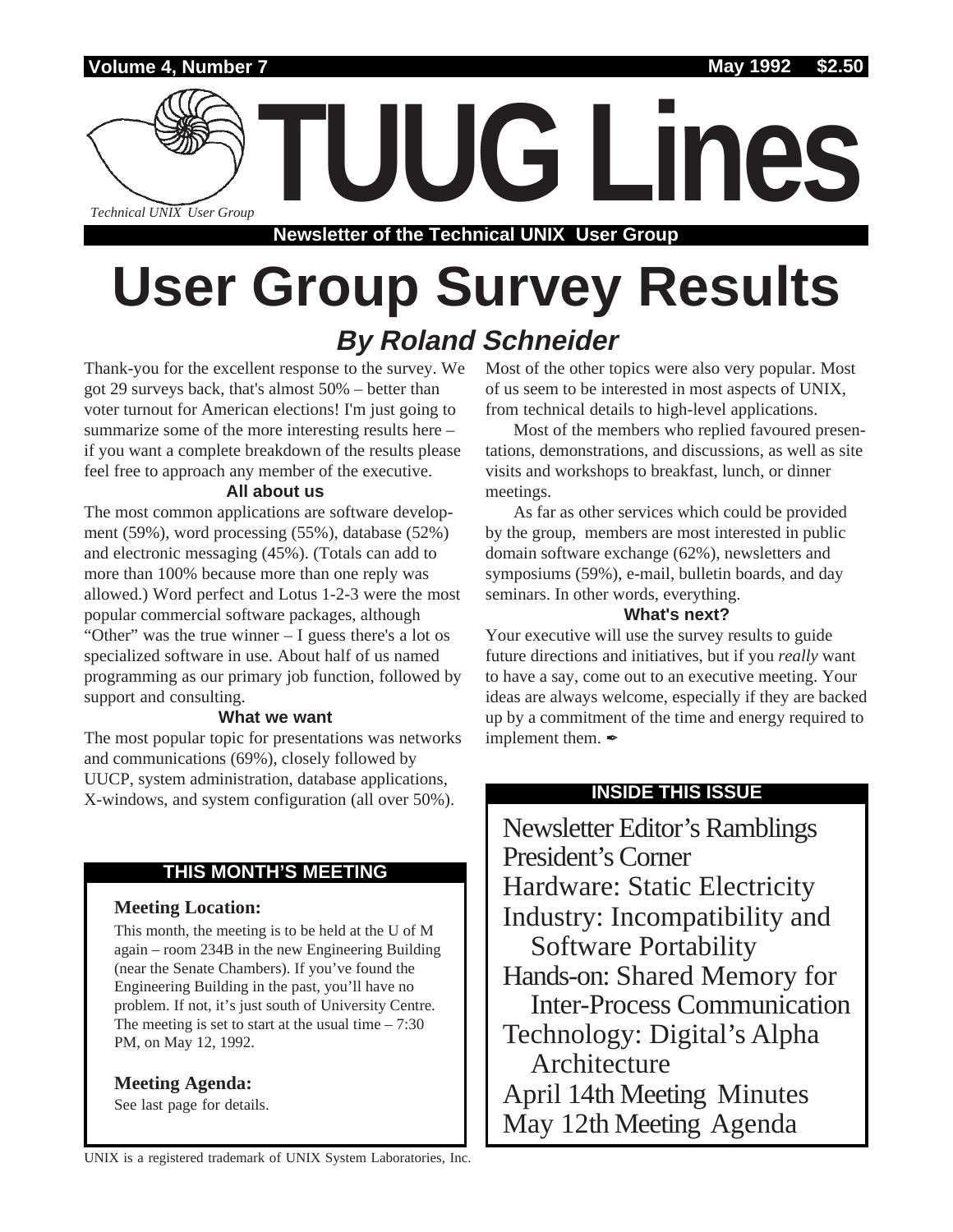## **The Machine That's Still Changing the World By Gilbert Detillieux**

An interesting five-part series currently playing on PBS is entitled *The Machine That Changed the World*. It started off looking at early mechanical, electro-mechanical, and electronic computers, and moved on to today's technology, it's impact on society, and speculation about what the future will bring. As I sit and work on this newsletter, I realise the extent to which it's affected my life. (I don't really want to think about whether it's been for the better or for worse right  $now. : )$ 

Certainly, this newsletter and the group itself would not be possible without a lot of the technological changes that have come about in the last few decades. I'm certainly thankful for the technology that permits me to accomplish the work I do, usually with relative ease. It's also interesting to speculate about how the job could be made much easier with new and future technology in place. But despite all these marvels of the modern world, behind it is still a group of people dedicated to a cause they believe in.

Our newsletter wouldn't be the success it is without the efforts of a lot of people in the group who help me out regularly. I'd like to thank our regular contributors, Susan Zuk, Roland Schneider, Scott Balneaves, and Peter Graham, as well as other occasional contributors, Allan Moulding and Richard Kwiatkowski. I'd also like to thank Pat Bessler, who typed in this month's article from UniForum Monthly, and has offered to help with future articles too.

On the subject of machines that change the world, and of people dedicated to a cause, there's an interesting organization in the city that has been brought to my attention, called *Computers for Charities*. They maintain a database of charities that need either computer equipment or computer expertise, and match them up with people who can provide assistance. If you have some time to spare, or have some equipment that you're about to retire, consider helping change the world for some worthy cause. For more information, contact Dennis Bayomi at 788-6725.

| President:           | Susan Zuk           | (W) 788-7312   |
|----------------------|---------------------|----------------|
| Past President:      | Eric Carsted        | 1-883-2570     |
| Vice-President:      | Richard Kwiatkowski | 589-4857       |
| Treasurer:           | Rick Horocholyn     | $(W)$ 474-4533 |
| Secretary:           | Roland Schneider    | 1-482-5173     |
| Membership Sec.:     | Allan Moulding      | 269-8054       |
| Mailing List:        | Gilles Detillieux   | 489-7016       |
| Meeting Coordinator: | Kathy Norman        | 474-8311       |
| Newsletter editor:   | Gilbert Detillieux  | 489-7016       |
| Information:         | Susan Zuk           | (W) 788-7312   |
|                      |                     | (FAX) 788-7450 |
| (or)                 | Gilbert Detillieux  | $(H)$ 489-7016 |
|                      |                     | (FAX) 269-9178 |

**Technical UNIX User Group P.O. Box 130 Saint-Boniface, Manitoba R2H 3B4**

**Internet E-mail: tuug@cs.umanitoba.ca**

### **The 1991-1992 Executive Copyright Policy and Disclaimer**

This newsletter is Copyrighted by the Technical UNIX User Group. Articles may be reprinted without permission, for non-profit use, as long as the article is reprinted in its entirety and both the original author and the Technical UNIX User Group are given credit.

The Technical UNIX User Group, the editor, and contributors of this newsletter do not assume any liability for any damages that may occur as a result of information published in this newsletter.

### **Our Address Community Community Community Community Community Community Community Community Community Community Community Community Community Community Community Community Community Community Community Community Community**

The Technical UNIX User Group meets at 7:30 PM the second Tuesday of every month, except July and August. The newsletter is mailed to all paid up members one week prior to the meeting. Membership dues are \$20 annually and are due at the October meeting. Membership dues are accepted by mail and dues for new members will be pro-rated accordingly.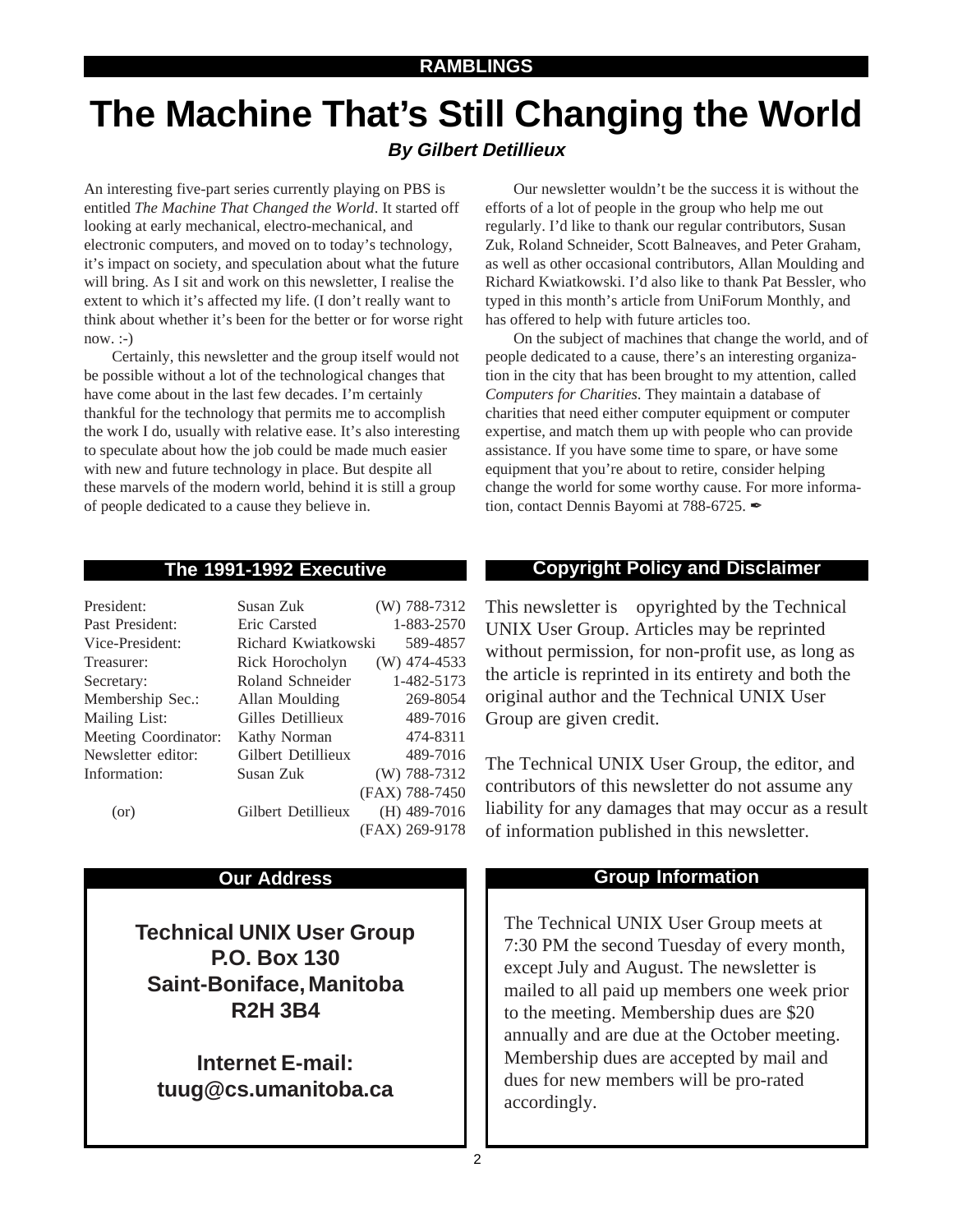# **What's New with TUUG (or is it MUUG???)**

### **By Susan Zuk, President**

Well, what has the UNIX Group been up to in the last month? We had an excellent executive meeting last week and discussed a number of exciting topics.

Our involvement at the Muddy Waters Computer Fest will help us to promote our group and UNIX. This will be one of our first promotions of the group to the Manitoba community. We expect the group will continue to grow with having a booth at this show.

UniForum affiliation is a very exciting step for our group. We will now be able to work with other Canadian UNIX groups to share ideas and information. I am looking forward to meeting representatives from these other groups. UniForum holds its yearly UNIX Show every spring. At this event they also bring together the Presidents of all the affiliates. This group is called the National Council. We will be meeting at the end of May to discuss local and national opportunities.

Locally we will be promoting UniForum Canada and will be encouraging individual membership. Please stay tuned for more information. The group has been very busy trying to coordinate and set policy as to how to integrate UniForum memberships with our own. If you really want

to join UniForum immediately please call me and I will provide you with this information.

My final note is on the donation of a Sun workstation from the University of Manitoba. We really appreciate the University's commitment to and support for the group. TUUG wishes to thank those that made this possible, particularly Kathy Norman and Bill Reid.

We will be using the workstation to provide Internet service for members. This service will start in the next month or so. The service will be free until October if you are a member. Please see the enclosed account application form. We will probably be holding a tutorial to show you how to use and set your system up to connect to the workstation.

In the next while you will be seeing the group promoted as both the Technical UNIX User Group as well as the Manitoba UNIX User Group. We will still be known officially as TUUG until the name search on the new name has been completed, although we are already promoting ourselves under the new name.

Finally, I would like to thank Amdahl for their presentation last month on their flavour of UNIX called UTS.

### **ROLAND'S HARDWARE CORNER Static Electricity and Your Computer**

When you buy a board for your computer, it comes in a pink, green, or grey plastic bag, usually with dire warnings printed on it about avoiding static electricity. The bag itself is conductive, so that any static will be drained away safely, and you won't have any problems if you're careful. Why are modern computer components so sensitive to static electricity?

Most of the components in computers consist of NMOS or CMOS integrated circuits. In either case, the MOS part stands for Metal Oxide Semiconductor, the three layers making up an integrated transistor. The metal layer (actually polysilicon, nowadays) is on top, the semiconductor (silicon) on the bottom, and the oxide (silicon dioxide) is the insulating layer between them.

The transistor is like a switch, and the voltage on the polysilicon "gate" controls whether current can flow from the semiconductor "drain" on one side of the gate to the "source" on the other.



(side view)

Because the gate is insulated from the semiconductor by the oxide, which is more or less glass, no current flows from the gate.

This "glass" is only 0.025µm thick, and a static jolt can have a voltage of 1000V, so the electric field is around forty **billion** volts per metre — much worse than a lightening bolt hitting window glass. What happens is that an ionized path (an electrical hole) is punched through the oxide, and the gate is no longer insulated from the semiconductor underneath.

Chip manufacturers use special circuitry to protect the sensitive internal components of integrated circuits by draining the static charge away before it gets to any gates. While this protection is effective, there is a limit to the amount of charge which can be handled. Here are a few simple rules to follow when handling static-sensitive chips and boards:

- 1) Don't remove a new board from it's protective envelope until you're ready to use it.
- 2) Touch something metal, like the case of the computer, before you touch anything inside the computer.
- 3) Don't touch the pins of chips or the edge connectors on a board. Handle everything by its edges.
- 4) Avoid opening your computer on cold, dry, winter days, and beware of carpets and plastic-soled shoes.
- 5) If you do a lot of fooling with hardware, you might consider acquiring an anti-static table mat and a grounded wrist-strap.

*Roland Schneider is currently the TUUG Secretary.*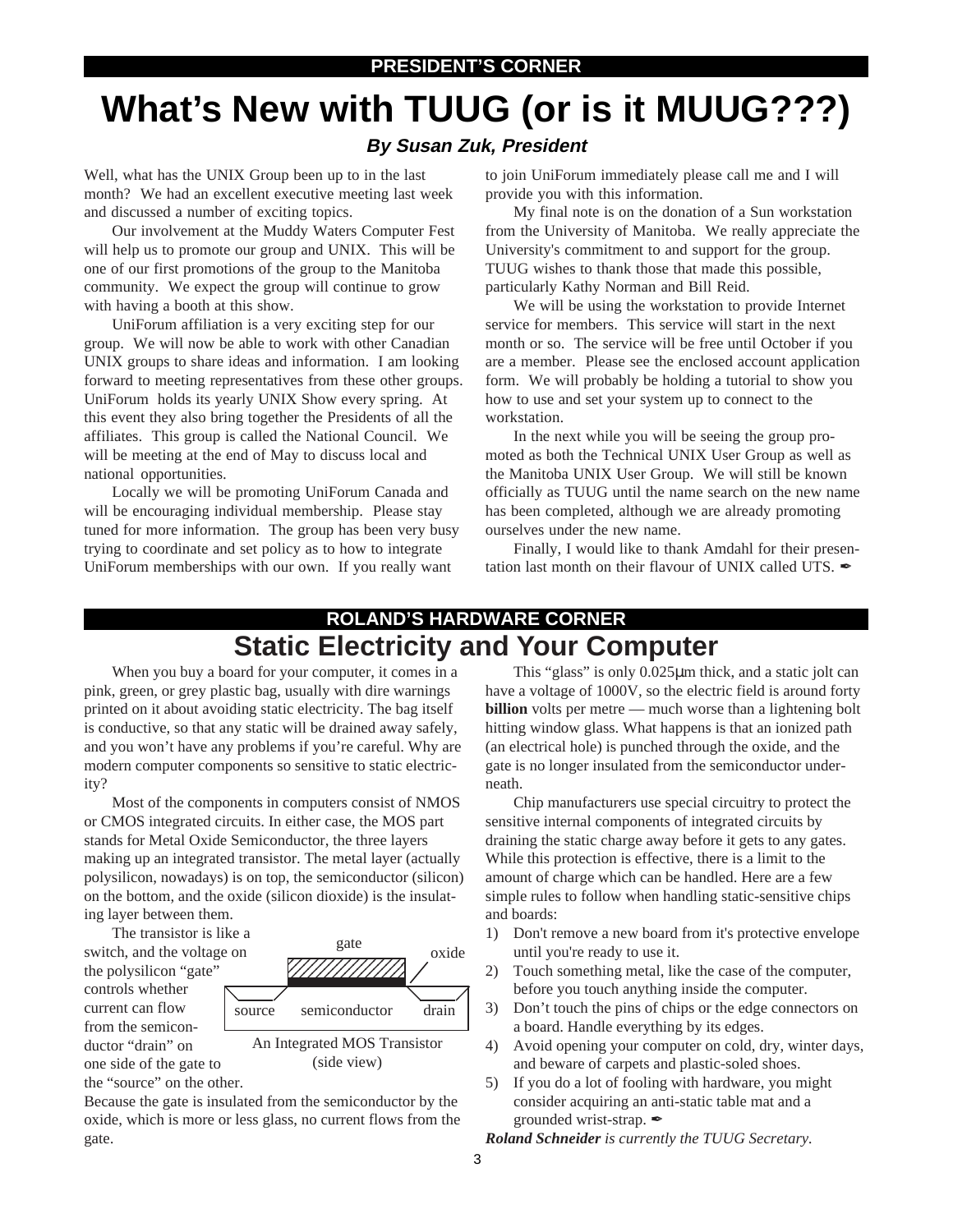### **INDUSTRY**

# **Across the Chasm of Incompatibility**

*To deliver on the potential of software that runs on multiple platforms, vendors strive to port applications.* **By Stephen Lawton**

*Reprinted with permission from the March 1992 issue of UniForum Monthly, published by UniForum.*

As UNIX-based options show alternate routes for today's computing, users are finding some impasses on the road to open systems. One of the widest is the portability of application programs. Depending on how code originally was written, the task to port a program from one version of UNIX to another can range from straightforward to complex. And porting from MS-DOS or another single-user operating system to UNIX means bridging a wide gulf.

Ken Hobday, software engineering manager in the CASE group at DEC in Nashua, NH, defines portability as "the ability to move applications from one system to another at a reasonable cost." He emphasizes that no platform has 100 percent portable software – not even DOS, which many users site as a paragon of portability. In the DOS world, developers must be concerned, for example, with the type of monitor being used, such as EGA, VGA or Super VGA, and whether the program is run from a command line or under the graphical environment Windows. They also must consider which version of DOS they are using.

Users, Hobday asserts, are concerned most about *interoperability*, which includes passing data from programs running on one platform to other applications running on dissimilar platforms. Although it is important to leverage their previous investments in training when it comes to learning new programs on different platforms, users want even more to be able to work with data they already have. A ported database, for example, must be able to access the existing database files, as well as files on other systems. In such a case, it might be necessary to transfer statistical data from a UNIX workstation in manufacturing to a DOS PC in marketing and a proprietary minicomputer in accounting.

Systems manufacturers and independent software vendors (ISVs) must cooperate to build bridges for true portability. Unfortunately, they often start from opposite ends of the project.

### **Where The Work Is**

Relational database vendor Informix Software of Menlo Park, CA, offers its products on a variety of UNIX platforms, as well as DOS and OS/2. The company develops software on Sun workstations, then tests it on what Gilbert Wai, product marketing vice president, calls "acceptance platforms": workstations from Sun and Hewlett-Packard and a third system that is chosen depending on the target UNIX version and hardware.

Software designed on a UNIX platform for UNIX systems is relatively easy to port, Wai says. Although UNIX versions treat some programming components differently – such as the location of the most and least significant bits in a byte – the amount of code rewriting during a port is small.

The bulk of the ISV's effort comes in testing the revised software. "Ninety percent of the time required to complete

the port is testing and validation," Wai says. Paul Wensley, engineering vice president for Island Graphics Corp., a word processing and graphics software vendor in San Rafael, CA, agrees. He says that a working version of a port based on the Motif or Open Look graphical user interface (GUI) can be ready within days but testing the program takes a great amount of time.

The next most demanding task in porting is rewriting documentation for the new platform. "The operating system documentation doesn't always tell you what you need to know," says Jack Gold, marketing vice president for imaging software vendor PCS Systems of Northborough, MA. Other factors in the effort to recast documentation are largely logistical: making sure that all the features in the original documentation are listed in the new documentation and that they are described in a way that will make sense to users of the new target platform. Editing and proofreading the text, and printing it, also take time. Some vendors are choosing to publish documentation on CD-ROM so all such work can be done on line without paper.

### **Nuts And Bolts**

According to Hobday, DEC generally approves porting projects that take up to one man-year (say, two engineers working for six months) to complete. Many ISVs, however, cannot afford to expend so much effort; often they measure the time for porting, debugging and verification in weeks rather than months.

Hobday estimates that some 80 percent of the code should require no changes in a port; only 15 to 20 percent of the machine-dependent code – the user interface, operating system interface and a small amount of other machinespecific code – must be modified. Even so, he says, "The finished product needs to be able to exploit the capabilities of the new system."

Wensley recommends that programs have an "autodetect feature" that can determine the types of host platform on which they run. Island's auto-detect mechanism uses a standard X Library call that requests vendor-specific information such as the vendor ID, the version number and what company built the hardware. Using this information, the program identifies the host platform and optimizes itself for it, avoiding potential bottlenecks associated with some UNIX versions.

Wensley cites three key issues in deciding whether to undertake a port. Two are traditional marketing and sales considerations that apply to any new product: How many systems using that particular version of UNIX are in the field and how many units must the vendor sell to recover its investment?

The other consideration is technical and requires that the ISV understand the target platform's specifications. Among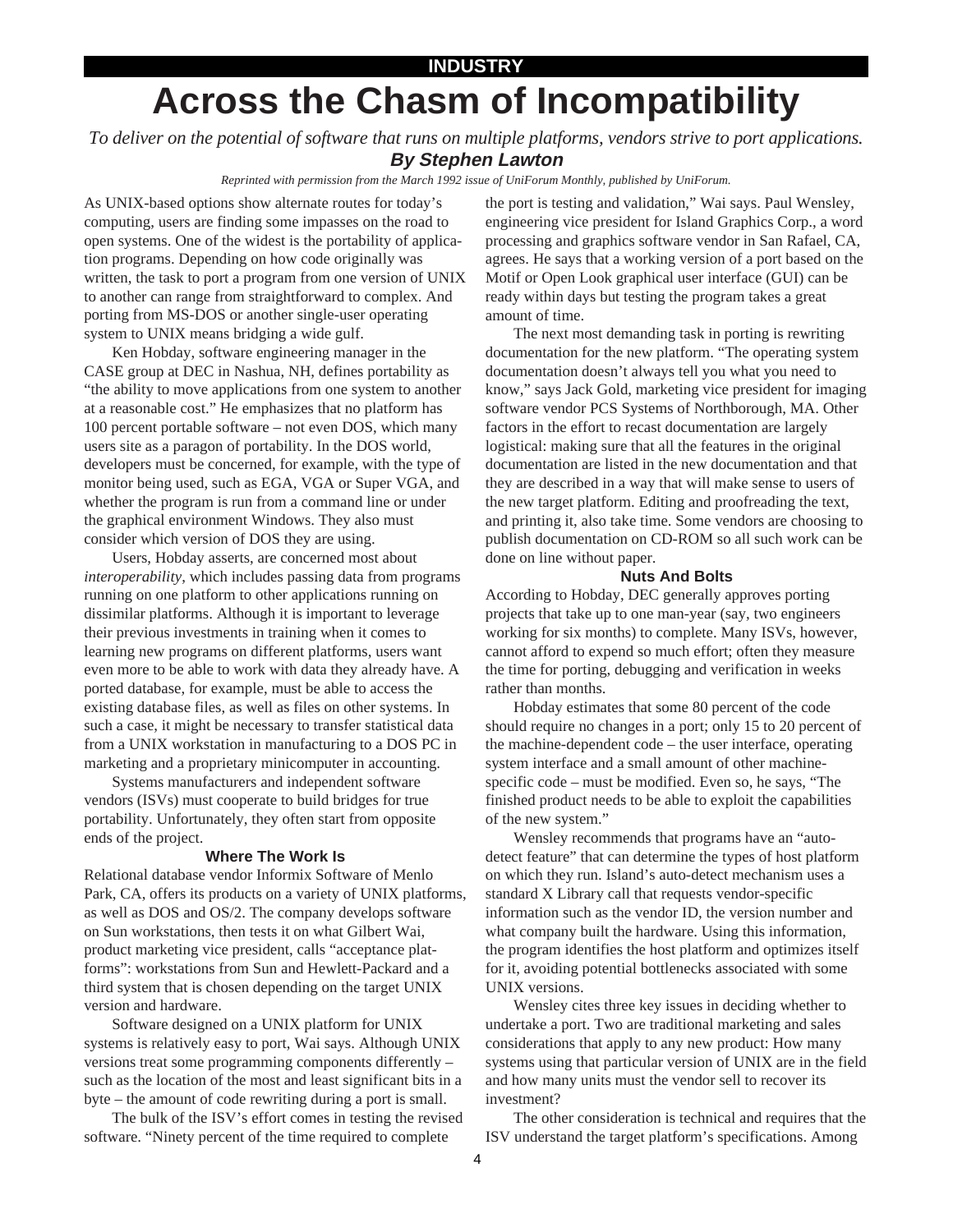### **INDUSTRY**

the issues here are CPU speed, amount of system RAM, number of colors the graphics card and monitor can display, monitor resolution, types of input devices (such as mice) to be used and number of frame buffers. Once these issues are resolved, he says, doing the actual work on the port is straightforward.

### **Building Graphically**

Generally speaking, application software includes, as well as the program itself, a user interface and an operating system interface. In DOS code it is common for user interfacedependent commands – whether character-based or graphical – to be woven throughout a program. Much of this user interface code describes how information is to be displayed. Being dispersed, it is not easily isolated and modified.

For UNIX GUIs, most of that information is contained in Motif or Open Look modules. Software developers can write code that is portable across versions of UNIX by keeping much of the GUI code in a discrete module. As the GUI is upgraded over the years, only that module has to be altered. Both Motif and Open Look are based on the X Window System, which was developed at the Massachusetts Institute of Technology in Cambridge, MA, to allow data on one compliant system to be displayed on others.

But various platforms have different performance characteristics. Because X provides the ability to show data on a platform that is different from the system on which the data was created, X itself must be generic. It is not optimized to take advantage of a particular platform's benefits or overcome its performance handicaps.

### **Crossing The Canyon**

The vast majority of UNIX code is written in the C language, which was designed to be highly portable. A key component of moving a program from one UNIX version to another is *tuning*, the act of data collection, analysis and implementation to improve performance. It is significant because each platform looks at code a bit differently. Silicon Graphics computers, for example, expect a file format that is different from that of other hardware systems. File filters must be utilized so the operating system can recognize the data.

Similarly, window management differs in Open Look and Motif. Although Island Graphics uses standard UNIX tools, such as *make* and shell scripts, to port its programs, programmers still must write some machine-specific code. Both Island and PCS Systems base their applications on Motif and rewrite from scratch the presentation portion of a program when porting to a non-Motif-based UNIX.

PCS also makes use of callable routines in the operating system to reduce the amount of rewriting for revisions. When companies introduce new versions of an operating system, they generally provide backward compatibility for such callable routines. Using the operating system routines assures ISVs that their program will be compatible with later versions of the operating system.

### **DOS Plus And Minus**

UNIX-based hardware vendors should take their lead from PC makers, Wensley advises. In the PC market, software suppliers know that all the hardware works alike. Hardware

vendors add value by offering faster processing or optional boards that deliver additional features. In the UNIX world, one computer running UNIX System V with Motif might not be code-compatible with another because, although the operating system is the same, the CPUs come from different manufacturers, which necessitates recompiling the program. (For more on this issue, see "ABIs In Theory And Practice.")

Yet DOS systems tend to avoid some issues that UNIX developers must tackle. In particular, *scalability* becomes important when porting software from the DOS world to UNIX. Most PC-based software is designed for single-user platforms. UNIX-based workstations and servers, as well as midrange and mainframe systems, are designed for multiuser, multitasking environments. Porting software from one multiuser platform to another generally is easier than porting from a single-user platform because the original code already addresses multitasking issues. PC software may require extensive rewriting for use in a multiuser environment. For that reason, many companies port only local-area network versions of PC software to UNIX.

In addition to the single- and multiuser issue, Hobday says developers should anticipate what else their users will expect of the software. Do they want concurrency when executing commands? How large a data file do they expect to manipulate? The answers to these questions more clearly define if, as well as how, a port should be made.

"Some UNIX databases work exceptionally well when the directories are in main memory," he says. Performance drops off considerably when the database directory is not stored in memory. Similarly, small databases may perform well when they store tens of megabytes of data. When the user has hundreds of megabytes of files, those databases become too slow. What's more, users may have different expectations of levels of support. A developer must try to predict how much demand for technical support a product will incur on a new platform.

#### **Porting Specialists**

Some ISVs, rather than porting software themselves, license their applications to other companies that do the port and sell the software in the new market. Two such companies that port to UNIX environments are UniPress Software of Edison, NJ, and Hunter Systems of Palo Alto, CA. They take substantially different approaches.

Hunter Systems' strategy is to license DOS software, port it to run on UNIX and act as a reseller. Portable software is a compromise, says Colin Hunter, president and founder of Hunter Systems, between software that can really be created rapidly and software that can be moved easily between platforms. Today, according to him, most software developers write for the lowest common denominator in C to make their code portable. By doing so, they may not take full advantage of any platform. "The result is a cross-section rather than a program with a good look for a target market," he says.

Hunter Systems' XDOS porting tools work at the binary level with the hardware interface and device driver interface. The toolkit takes in code, decompiles it and creates an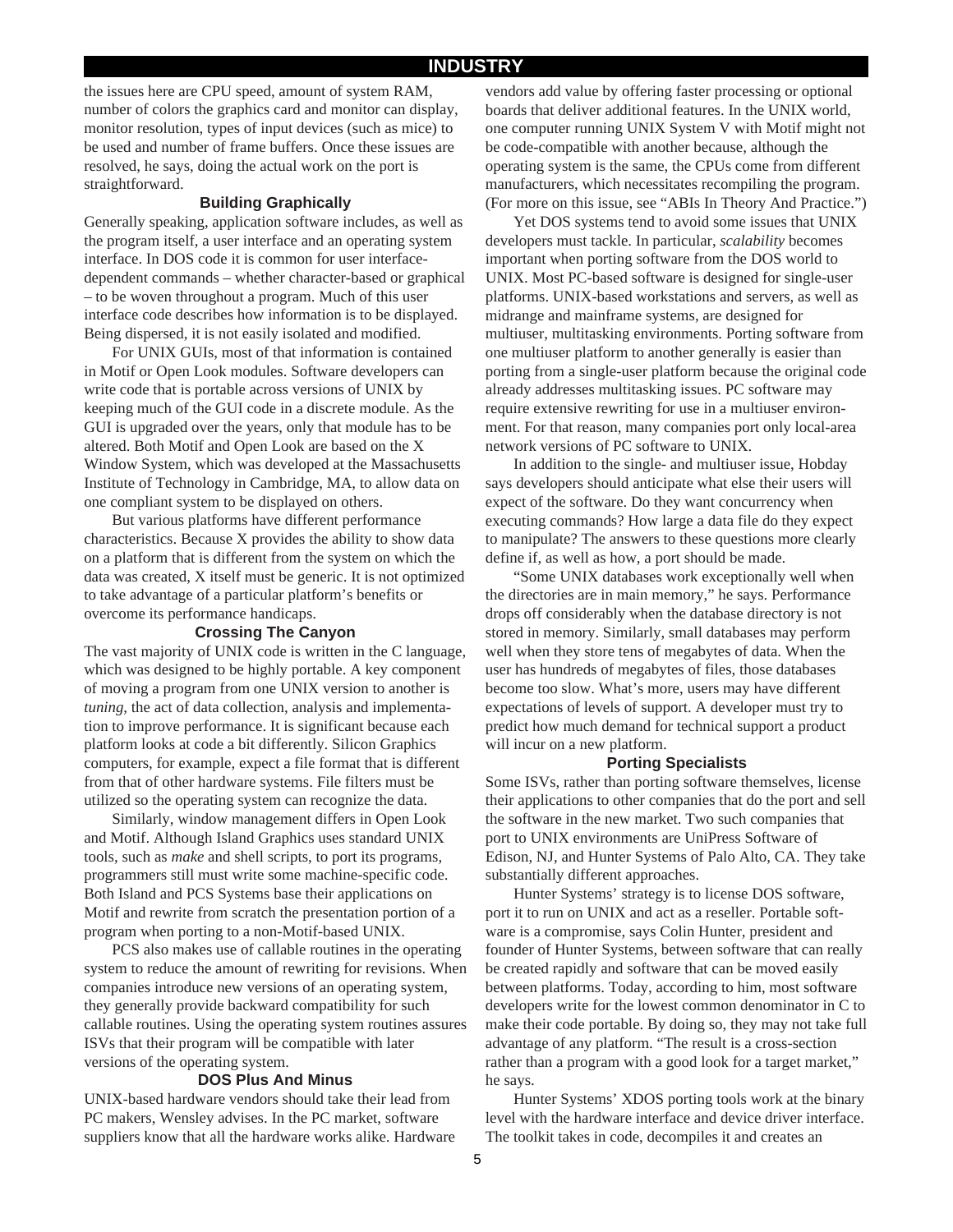intermediate representation, which then is compiled and optimized for the new platform. A run-time library handles the operating system-specific calls.

XDOS creates an application programming interface (API) that is consistent across UNIX platforms, the company claims. By being so, an application can run on various systems that have an XDOS Transformer, which links system-specific code to the API.

UniPress has a different strategy. It sells the XView Toolkit for writing X applications that run on Sun systems to ISVs who develop and sell their own programs. The toolkit converts SunView or XView applications to run on UNIX systems from DEC, Hewlett-Packard, IBM, Silicon Graphics and Sony.

Mark Krieger, UniPress president, advocates programming in C++, which creates object-oriented code. In conventional C, it is necessary to know how bits are defined in a byte and bytes defined in a word, bit masking and other technical issues. Therefore, code written in C is less portable than C++ code if the user does not have considerable knowledge of the target version of UNIX and its idiosyncrasies, Krieger says.

Even the UNIX *make* utility is not necessarily standard, he says. Using different *makes* under different versions of UNIX might not create the same result. Some machinespecific "bells and whistles" might make the code not directly portable.

UniPress' method is first to take the software in its original iteration and run it against standardized tests whose results provide a performance base against which the ported software is tested. The next step is running the program through XView Toolkit and creating new code. The new code is compiled, after which an engineer inspects it and fixes any errors or warnings. Then the code is tested again and new results are compared against the originals.

### **Building Better Bridges**

ISVs generally agree that porting software from one version of UNIX to another is getting easier. There is general consensus that C++ is a stronger programming language for portability than C. And despite the time and expense, porting is still the only way today for developers to be on all UNIX systems.

Rewriting for each platform simply is not realistic, from a price or time-to-market perspective. So ISVs face a difficult decision: port their software themselves or license it to a third party, which then will be responsible for the porting.

Users remain at the mercy of such decisions. Whether a program will be available for many versions of UNIX depends on the developer's strategic plans and resources. Either way, the user generally ends up paying for the cost of the port in the form of higher purchase or maintenance prices. Users who demand software on multiple platforms and the most popular versions of UNIX must expect to pay for it.

Although developers are unwilling to reveal exactly how much it costs to port a program, we can specify some of the basic costs: approximately six months of engineering time for code rewriting and quality assurance; at least two months for documentation modifications and printing; plus marketing and administrative overhead. The accumulated cost can translate into hundreds or even thousands of dollars for each customer, based on the platform and number of copies sold.

Nevertheless, ISVs promise more programs ported to different versions of UNIX. Despite the costs, many of them see porting as a part of their commitment to customer service – as long as they can still make sufficient profit.  $\mathscr I$ 

*Stephen Lawton, a free-lance writer based in San Bruno, CA, has covered the computer industry for more than 13 years.*

### **UNIX BITS Special Files**

How does the UNIX kernel know that the file named "/dev/ttya" refers to a serial port, and that "/dev/rst0" is a tape drive and not a plain disk file? Unlike MS-DOS, it has nothing to do with the name. These are *special files*, created with the mknod utility. Instead of storing data, they have a flag indicating they're character (e.g. serial port) or block (e.g. disk) special files, and major & minor device numbers.

The major device number is an index into an array of structures of function pointers compiled into the UNIX kernel. The kernel calls the appropriate function for the device in question in response to a system call. For example, the /dev/rst0 (tape drive) major device number is 18 on my computer. (You can find the major and minor device numbers with ls -l) Entry 18 in the kernel table cdevsw contains points to a structure containing the functions stopen(), stclose(), stread(), stwrite(), and stioctl(), which control a SCSI tape drive.

But what if there is more than one tape drive of the same type? That's what the minor device number is for. /dev/rst0 has minor device number 0, rst1 has minor device number 1, and so on. The interpretation of the minor device number is left to the device driver functions, which have to decide which physical device is being referred to.

The minor device numbers are good for more than selecting the appropriate device. For example, although /dev/rst0 and /dev/nrst0 refer to the same device, nrst0 has minor device number 4, (bit #2 is set) which indicates to the driver that the tape should not be rewound when it is closed. Other bits may indicate what tape density to use, etc.

For serial ports, on Sun systems anyway, setting bit 7 (value 128) of a /dev/tty?? minor device number tells the driver to allow the serial port to be opened even if the modem connected to it indicates that there is no carrier present. These new devices are traditionally named /dev/cu?? because they are used for outgoing calls. (cu stands for "call up")  $\mathscr{I}$ 

*Roland Schneider is currently the TUUG secretary.*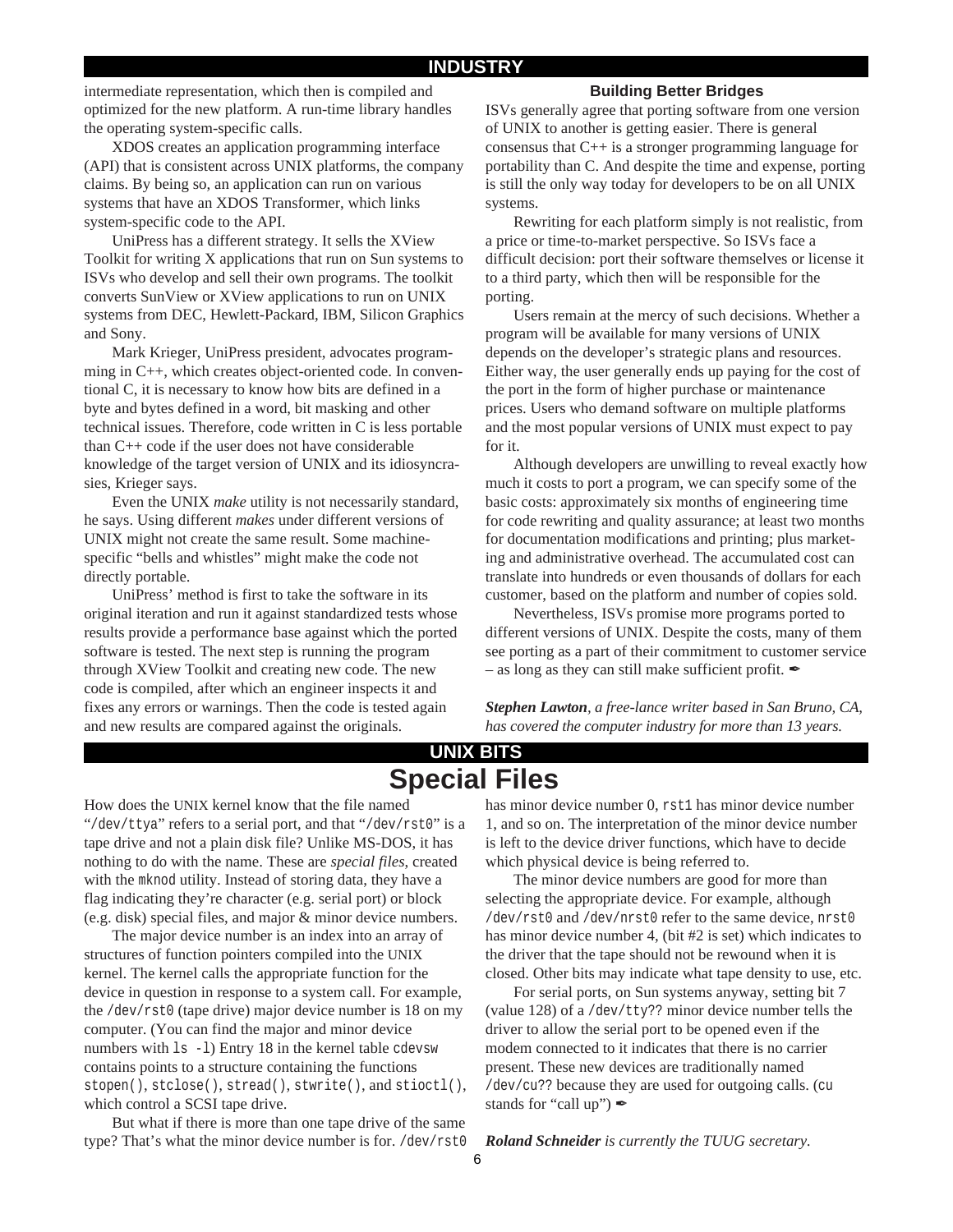### **HANDS-ON Using Shared Memory for Inter-Process Communication Part 1 of 3 By Peter Graham**

More and more Unix programmers are finding themselves writing multi-process software. In many cases this is to take advantage of a networked environment and therefore the code makes use of facilities such as "sockets" (BSD Unix), "TLI" (System V Unix), and "R.P.C." (Remote Procedure Calls) to accomplish the necessary inter-process communication. It is, of course, possible to have multi-process software which runs on a single computer. When this is the case, a programmer can make use the above facilities (e.g. Unixdomain sockets) but other possibilities also exist. Among these are the old faithful "pipes", "fifos" (essentially named pipes), and, under many versions of Unix, shared memory.

With the advent of affordable multiprocessor technology (from companies including Sun Microsystems, Silicon Graphics, and Unisys), the importance of shared memory as a medium for inter-process communication has increased.

Efficiency is a prime consideration when developing parallel algorithms which use multiple processes to solve a single problem and shared memory is by far the most efficient mechanism available. As an additional benefit it also offers familiarity to many programmers who have not had exposure to network-based communications facilities.

The importance of shared memory will likely continue as computers with more and more processors become available. For example, at Stanford University in California, John Hennessy (one of the "inventors" of RISC) and his group have developed the DASH multiprocessor, the prototype of which is comprised of up to 64 RISC processors all accessing the same memory and all running Unix. Furthermore, DASH was explicitly designed to efficiently scale up to several thousand processors.

Using shared memory, multiple processes can construct shared data structures in an area of memory which they can all access. If you are familiar with the message passing paradigm, you can think of a message queue being built in memory with client processes placing messages into the queue and a server process removing them. In general though, it is better to consider the processes to be sharing a data structure since this is more typical of a parallel program. As an example, one application might have several processes concurrently analyzing an image which is stored in shared memory. After a little bit of setup, the data in shared memory can be accessed in the same way as any other data in the program.

There is one small "wrench in the works" though. In our suggested application, each process merely "analyzes" the image or, perhaps, a part of it. If we have a multiprocessor machine then a number (possibly all) of these processes may run concurrently giving us our performance improvement. But what happens if rather than analyzing (reading) the data, one or more processes are actually modifying (writing) it? Somehow we must provide "synchronization" between the

processes so that they don't interfere with one another. (e.g. We might want to ensure that one process doesn't read the image data before another process has changed it in some way.) Thus, although we access shared memory variables just like any others, we must be careful about when we access them. The programmer must provide explicit synchronization control by coding "semaphore" calls. With message passing and R.P.C. the synchronization is effectively builtin. Having to deal with synchronization is the price you pay for the generality and efficiency of using shared memory.

We will begin by looking only at Unix's shared memory facilities and ignore the question of synchronization until later. A brief example which only reads from shared memory will be presented to illustrate the use of the shared memory system calls.

To begin with, since the processes which may want to access a "segment" of shared memory may not be related (e.g. child and parent), each shared memory segment needs a name. This "name" (actually just a unique identifier) is constructed in a rather odd way using the 'ftok()' function which is a part of the System V standard C library. The function maps a pathname and a single character to a unique "key" (our "name"). This key is then used in creating or opening a shared memory segment. It is, of course, assumed that all processes wishing to share a segment of memory have agreed upon a pathname and character to use a-priori.

Armed with a key, we can use the 'shmget()' system call to "get" a shared memory segment. This call accepts the key value returned by 'ftok()', a size for the segment (in bytes), and an integer flag argument. Without getting into too much detail (that's what man pages are for ;->) the flag specifies certain characteristics of the shared segment including the types of access you require to it (i.e. read, write, ...). In most cases, if the segment does not already exist, it will be created and in either case, an integer "shared memory identifier" (much like a file or socket identifier) will be returned.

At this stage, the shared memory segment has been created but it is still inaccessible. You must attach (or "map") the segment into your address space in order to make it accessible to your process. This is done using the 'shmat()' system call. You give 'shmat()' the segment identifier and some other information and it will return an address ('char \*') which is where the segment starts in your address space (i.e. it returns a pointer to the segment). You can now freely access data in the segment using the pointer just as you would any other dynamically allocated data object.

When you are finished with the shared memory segment, you can call 'shmdt()' to detach the segment. This does not destroy the segment (since other processes may still be using it) but merely "unmaps" it from your address space. The final process, when finished with the segment, may detach and then actually remove it from the system. The final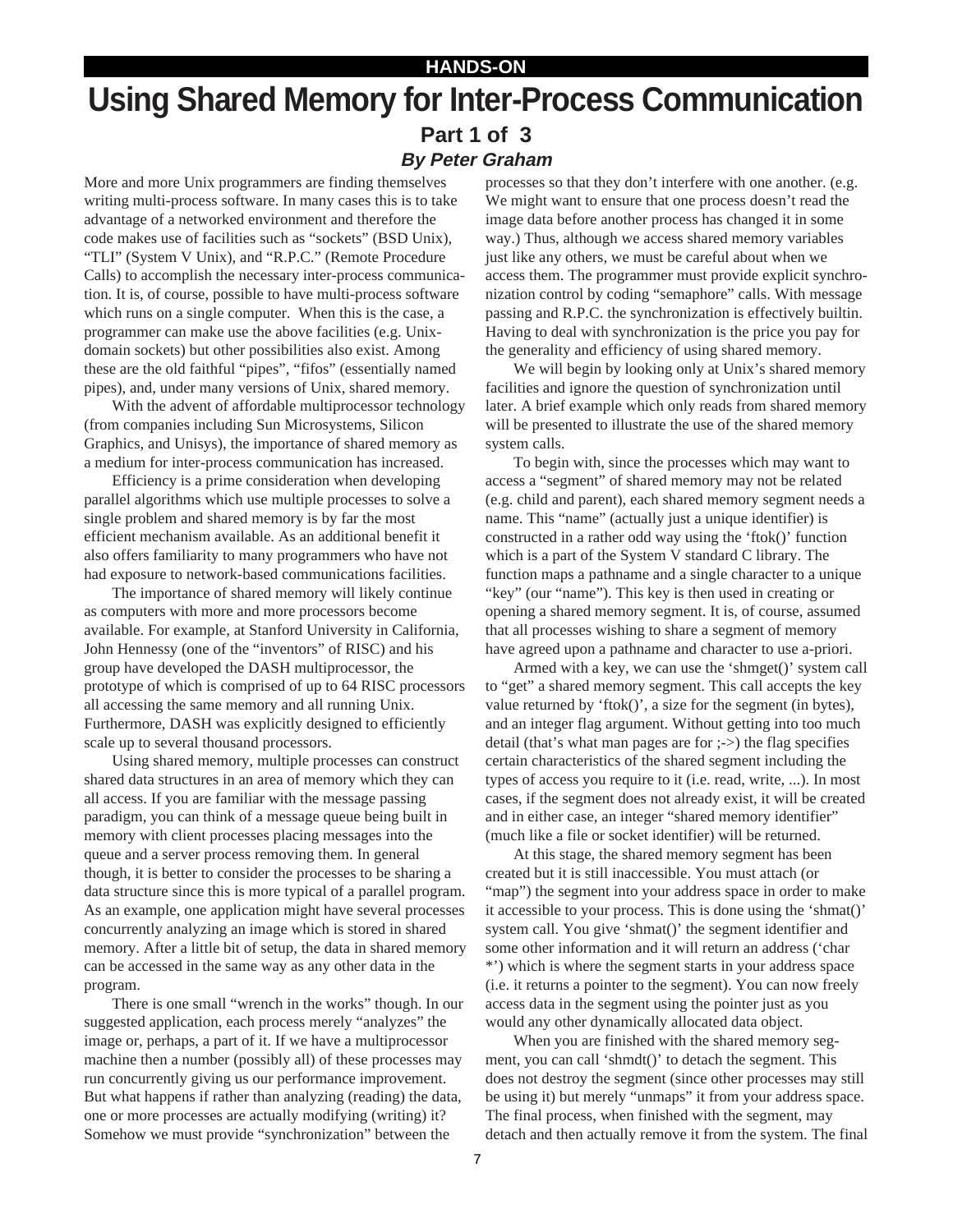### **HANDS-ON**

removal is accomplished using a shared memory control operation which is performed via the 'shmctl()' system call.

In the following (contrived) example, there is a header file 'sv.h' which contains the type definitions for a "shared vector." The process running the code in 'init.c' creates and initializes the shared memory segment containing a shared vector of 10000 integers. It then sleeps for 60 seconds allowing us time to run ten processes which each read some data in the shared vector without fears of synchronization problems. Finally, it removes the shared segment long after the other processes are done with it. The program 'forker.c' is used to create the ten processes which will access the shared vector data. It simply forks ten time to create ten processes each of which executes the code in 'sum.c'. When a process running 'sum.c' executes, it receives a "process number" (not a pid) in the range 0 to 9 as its only argument. This is provided by 'forker.c' and is used by each "sum" process to determine which tenth of the array's elements it should sum. (e.g. Process number 4 sums elements 4000 through 4999.) Each process prints its result and then exits after detaching from the shared segment.

Here is some sample output from running on a SPARCstation. Notice that we run the init program in the background so we can start forker once it has finished the shared vector initialization. The order of the output statements from

```
/********/
/* sv.h *//********/
typedef struct sv {
      int elts[10000];
} SV, *SVPTR;
/**********/
/* init.c *//**********/
#include <sys/types.h>
#include <sys/ipc.h>
#include <sys/shm.h>
#include "sv.h"
#ifdef sun
/* necessary because of problem with */
/* SunOS include file shm.h */
#define SHM_W 0200 /* shm write permission */
#define SHM R 0400 /* shm read permission */
#endif
main()
{
      int i; \frac{1}{x} /* simple counter */<br>kev t sv shmkev; /* kev to shm seqment */
      key_t sv_shmkey; /* key to shm segment
      int sv_segid; /* shm segment ID */
      SVPTR sv segaddr; /* ptr to mapped seg */
      /* need for call to 'shmctl()' */
      struct shmid ds *sv shmbufptr;
      /* This code creates the shared memory */
      /* segment and initializes it. */
```
the sum processes is dependent upon the scheduling order of the processes. As can be seen in 'init.c,' the vector was initialized in such a way as to produce the easy to verify results. :-)

```
% init &
[1] 15021
Shared Vector is initialized, sleeping for 1
minute.
% forker
Process number 3 calculates the sum 3000.
Process number 4 calculates the sum 4000.
Process number 2 calculates the sum 2000.
Process number 7 calculates the sum 7000.
Process number 9 calculates the sum 9000.
Process number 8 calculates the sum 8000.
Process number 0 calculates the sum 0.
Process number 1 calculates the sum 1000.
Process number 6 calculates the sum 6000.
Process number 5 calculates the sum 5000.
[1] Exit 1 init
\approx
```
Next time we will get into the details of doing process synchronization using semaphores so that we can do useful things with shared memory.  $\mathscr{I}$ *Peter Graham is a PhD student in Computer Science.*

```
/* Setup to access shared memory vector by*/
/* creating a unique key/name for it ...
if ((sv_shmkey=ftok(
  "/home/cs/staff/pgraham/misc/tuug/forker.c",
            (M') ) = = -1) {
     printf(
      "Couldn't create shared memory key.\n");
      exit(-1);}
/* calling shmget to create it */<br>/* (Note: TPC CREAT)... */
/* (Note: IPC_CREAT)...
if ((sv_segid=shmget(sv_shmkey,sizeof(SV),
            IPC\_CREAT|SHM_R|SHM_W)) ==-1) {
     printf(
"Couldn't get the shared memory segment.\n");
     exit(-1);}
/* ... and mapping it into address space */
/* at address returned in 'sv segaddr'. */
if ((sv_segaddr=(SVPTR)
           shmat(sv_segid,(char *)0,0))
                       ==(SVPTR) (-1) \{printf(
  "Couldn't attach shared memory segment.\n");
     exit(-1);}
/* Do the initialization! */
/* The first 1000 elts will contain 0. */
/* the next 1000 will contain 1, */* the next 1000 will contain 2, & so on. */for (i=0; i<10000; i++)sv_segaddr->elts[i]=(i/1000);
}
```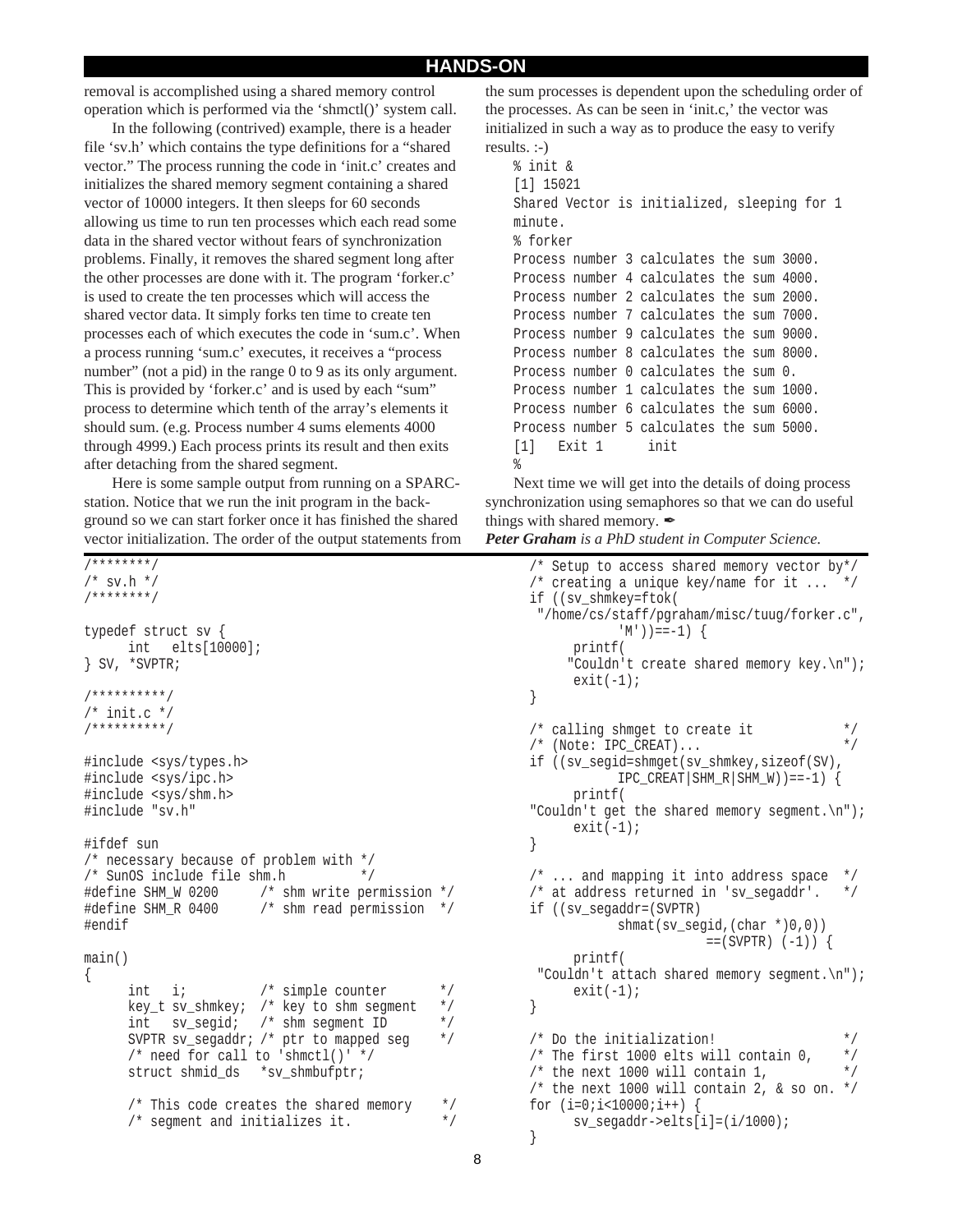### **HANDS-ON**

{

main(argc,argv)

```
printf("Shared vector is initialized, ");
      printf("sleeping for 1 minute.\n\cdot \n\cdot;
      /* allow time to run summing processes */
      sleep(60);
      /* detach the shared memory segment */
      if (shmdt((char *) sy_segaddr) == -1) {
             printf(
      "Couldn't detach shared filename buffer.\n");
      }
      /* now remove shared segment altogether */
      if (shmctl(sv_segid,IPC_RMID,sv_shmbufptr)
                                 =-1) {
             printf(
          "Couldn't remove shared record buffer.\n");
      }
}
/************/
/* forker.c */
/************/
main()
{
      int i, \frac{1}{2} int i, \frac{1}{2} in \frac{1}{2} in \frac{1}{2} in \frac{1}{2} in \frac{1}{2} in \frac{1}{2} in \frac{1}{2} in \frac{1}{2} in \frac{1}{2} in \frac{1}{2} in \frac{1}{2} in \frac{1}{2} in \frac{1}{2} in \frac{1}{2} in \frac{1}{2} in \pid; /* forked process' pid */
      /* space for character form of pid */
      char argstr[16];
      /* This code simply creates ten identical */
      /* processes to run the program 'sum.c' *//* which sums 1000 elts of the array. */* Each process is passed its process # */
      \frac{1}{x} (not pid) so that it knows what part \frac{x}{x}/* of the array to operate on. *for (i=0; i<10; i++) {
             pid=fork(); /* fork a new process *if (pid==0) {
                    /* we are child process so... */
                    /* format our process number */
                    sprintf(argstr,"%d",i);
                    /* execute the sum program *//* passing it the process \# */
                    execl(
             "/home/cs/staff/pgraham/misc/tuug/sum",
                          "sum", argstr,(char *)0);
             }
       }
} /* end main */
/*********/
/* sum.c *//*********/
#include <sys/types.h>
#include <sys/ipc.h>
#include <sys/shm.h>
#include "sv.h"
#ifdef sun
/* necessary because of problem with */<br>/* SunOS include file shm.h */
/* SunOS include file shm.h
#define SHM_W 0200 /* shm write permission */
#define SHM_R 0400 /* shm read permission */
#endif
```

```
int argc;
char *argv[];
      /* process number received as an argument */
      int myprocessnum,
            i, \frac{1}{x} /* simple counter */<br>sum; /* the sum accumulated */
            sum; /* the sum accumulated */<br>sv shmkev; /* kev to shm seqment */
      key_t sv_shmkey; /* key to shm segment */
      int sv_segid; /* shm segment ID */
      SVPTR sv_segaddr; /* ptr to mapped seg */
      /* This code simply sums up the 1000 */
      /* elements in the shared memory \frac{\ast}{\ast}<br>/* arrav specified by 'myprocessnum'. \frac{\ast}{\ast}/* array specified by 'myprocessnum'.
      /* Setup to access shared memory vector by*/
      /* creating a unique key/name for it ... */
      if ((sv_shmkey=ftok(
        "/home/cs/staff/pgraham/misc/tuug/forker.c",
                          (M')) ==-1) {
            printf(
            "Couldn't create shared memory key.\n");
            exit(-1);}
      /* \dots calling shmget to "open" it - */
      /* it's already been created ... */
      if ((sv_segid=shmget(sv_shmkey,sizeof(SV),
                         SHM RSHM W)) ==-1) {
            printf(
      "Couldn't get the shared memory segment.\n \n \begin{bmatrix}\n n' \\
 n''\n \end{bmatrix};
            exit(-1);}
      \frac{1}{2} ... and mapping it into address space \frac{1}{2}/* at address returned in 'sv segaddr'. */
      if ((sv_segaddr=(SVPTR)
                   shmat(sv_segid,(char *)0,0))
                                = (SVPTR) (-1)) {
           printf(
        "Couldn't attach shared memory segment.\n");
            exit(-1);}
      \frac{1}{x} extract process # from first argument \frac{x}{x}sscanf(argv[1],"%d",&myprocessnum);
      /* lets do the summing *sum=0;
      for (i=myprocessnum*1000;
                  i<(myprocessnum+1)*1000;i++) {
            sum=sum+sv_segaddr->elts[i];
      }
      printf(
      "Process number %d calculates the sum %d.\n",
            myprocessnum,sum);
      /* detach the shared memory seqment *if (shmdt((char *) sy_segaddr) == -1) {
            printf(
      "Couldn't detach shared filename buffer.\n");
      }
```
}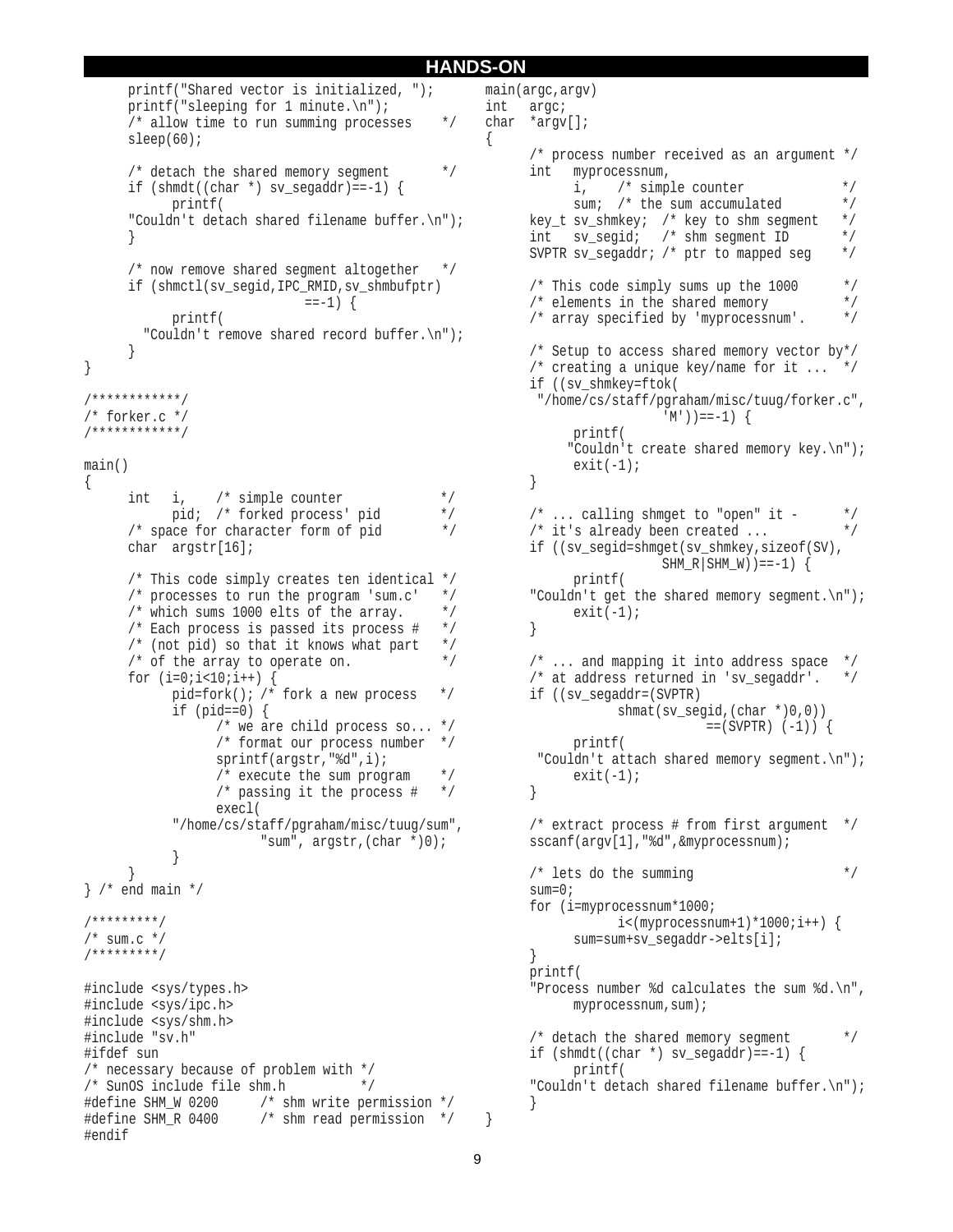### **TECHNOLOGY**

# **Alpha Architecture Technical Summary**

### **Dick Sites, Rich Witek**

*Reprinted from a Digital press release. [Note: "Alpha" is an internal code name. An official name will be announced soon.]*

### **What Is Alpha?**

Alpha is a 64-bit RISC architecture, designed with particular emphasis on speed, multiple instruction issue, multiple processors, software migration from VAX VMS and MIPS ULTRIX, and long lifetime. The architects rejected any feature that did not appear to be usable for at least 25 years.

The first chip implementation runs at up to 200 MHz. The speed of Alpha implementations is expected to scale up from this by at least a factor of 1000 over the next 25 years.

### **Data Formats**

Alpha is a load/store RISC architecture with all operations done between registers. Alpha has 32 integer registers and 32 floating registers, each 64 bits. Integer register R31 and floating register F31 are always zero. Longword (32-bit) and quadword (64-bit) integers are supported. Four floating datatypes are supported: VAX F-float, VAX G-float, IEEE single (32-bit), and IEEE double (64-bit). Memory is accessed via 64-bit virtual little-endian byte addresses.

### **Instruction Formats**

Alpha instructions are all 32 bits, in four different instruction formats specifying 0, 1, 2, or 3 register fields. All formats have a 6-bit opcode.

| ΟP |    | number    | PALcall |    |         |
|----|----|-----------|---------|----|---------|
| ΟP | RA | disp      |         |    | Branch  |
| OP | RA | <b>RB</b> | disp    |    | Memory  |
| ΟP | RA | RB        | func.   | RC | Operate |

PALcalls specify one of a few dozen complex operations to be performed.

Conditional branches test register RA and specify a signed 21-bit PC-relative longword target displacement. Subroutine calls put the return address in RA.

Loads and stores move longwords or quadwords between RA and memory, using RB plus a signed 16-bit displacement as the memory address.

Operates use source registers RA and RB, writing result register RC. There is an extended opcode in the 11-bit function field. Integer operates can use the RB field and part of the function field to specify an 8-bit zero-extended literal.

### **PALcall Instructions**

The Privileged Architecture Library call instructions specify one of a few dozen complex functions to be performed. These functions deal with interrupts and exceptions, task switching, virtual memory, and other complex operations that must be done atomically. PALcall instructions vector to a privileged library of software subroutines (using the same Alpha instruction set) that implement an operating-systemspecific set of these complex operations.

### **Branch Instructions**

Conditional branch instructions can test a register for positive/negative or for zero/nonzero. They can also test integer registers for even/odd. Unconditional branch instructions can write a return address into a register. There is also a calculated jump instruction the branches to an arbitrary 64 bit address in a register.

### **Load/Store Instructions**

Load and store instructions can move either 32- or 64-bit aligned quantities. The VAX floating-point load/store instructions swap words to give a consistent register format for floats. Memory addresses are flat 64-bit virtual addresses, with no segmentation. A 32-bit integer datum is placed in a register in a canonical form that makes 33 copies of the high bit of the datum. A 32-bit floating datum is placed in a register in a canonical form that extends the exponent by 3 bits and extends the fraction with 29 low-order zeros. 32-bit operates preserve these canonical forms.

There are no 8- or 16-bit load/store instructions, but there are facilities for doing byte manipulation in registers.

Alpha has no 32/64 mode bit or other such device. Compilers, as directed by user declarations, can generate any mixture of 32- and 64-bit operations.

### **Integer Operate Instructions**

The integer operate instructions manipulate full 64-bit values, and include the usual assortment of arithmetic, compare, logical, and shift instructions. There are just three 32-bit integer operates: add, subtract, and multiply. These differ from their 64-bit counterparts ONLY in overflow detection and in producing 32-bit canonical results.

There is no integer divide instruction.

In addition to the operations found in conventional RISC architectures, there are scaled add/subtract for quick subscript calculation, 128-bit multiply for division by a constant and multiprecision arithmetic, conditional moves for avoiding branches, and an extensive set of in-register byte manipulation instructions for avoiding single-byte writes.

Rather then keeping a global state bit for integer overflow trap enable, the enable is encoded in the function field of each instruction. Thus, both ADDQ/V and ADDQ opcodes exist for specifying 64-bit add with and without overflow checking. This makes pipelined implementations easier.

### **Floating-point Operate Instructions**

The floating operate instructions include four complete sets of VAX and IEEE arithmetic, plus conversions between float and integer.

There is no floating square root instruction.

In addition to the operations found in conventional RISC architectures, there are conditional moves for avoiding branches, and merge sign/exponent instructions for simple field manipulation.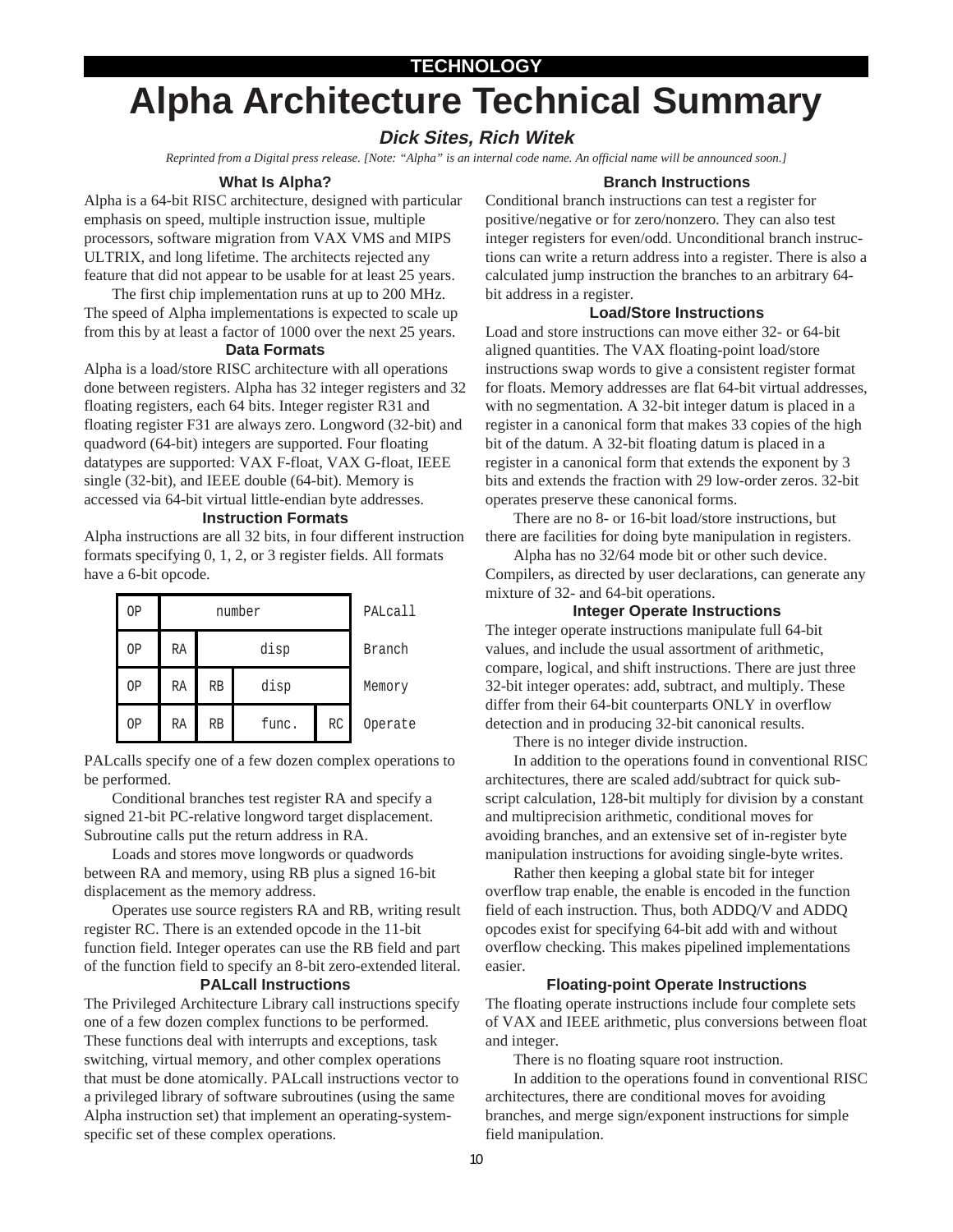Rather then keeping global state bits for arithmetic trap enables and rounding mode, these enable and mode bits are encoded in the function field of each instruction.

### **Significant Differences From Conventional RISC Processors**

First, Alpha is a true 64-bit architecture, with a minimal number of 32-bit instructions. It is not a 32-bit architecture that was later expanded to 64 bits.

Second, Alpha was designed to allow very high-speed implementations. The instructions are very simple (no loadfour-registers-unaligned-and-check-for-bytes-of-zero). There are no special registers that would prevent pipelining multiple instances of the same operations (no MQ register and no condition codes). The instructions interact with each other ONLY by one instruction writing a register or memory, and another one reading from the same place. This makes it particularly easy to build implementations that issue multiple instructions every CPU cycle. (The first implementation in fact issues two instructions every cycle.) There are no implementation-specific pipeline timing hazards, no loaddelay slots, and no branch-delay slots. These features would make it difficult to maintain binary compatibility across multiple implementations and difficult to maintain full speed on multiple-issue implementations.

Alpha is unconventional in the approach to byte manipulation. Single-byte stores found in conventional RISC architectures force cache and memory implementations to include byte shift-and-mask logic, and sequencer logic to perform read-modify-write on memory words. This approach is awkward to implement quickly, and tends to slow down cache access to normal 32- or 64-bit aligned quantities. It also makes it awkward to build a high-speed error-correcting write-back cache, which is often needed to keep a very fast RISC implementation busy. It also can make it difficult to pipeline multiple byte operations.

Instead, the byte shifting and masking is done in Alpha with normal 64-bit register-to-register instructions, crafted to keep the sequences short.

Alpha is also unconventional in the approach to arithmetic traps. In contrast to conventional RISC architectures, Alpha arithmetic traps (overflow, underflow, etc.) are imprecise — they can be delivered an arbitrary number of instructions after the instruction that triggered the trap, and traps from many different instructions can be reported at once. This makes implementations that use pipelining and multiple issue substantially easier to build.

If precise arithmetic exceptions are desired, trap barrier instructions can be explicitly inserted in the program to force traps to be delivered at specific points.

Alpha is also unconventional in the approach to multiprocessor shared memory. As viewed from a second processor (including an I/O device), a sequence of reads and writes issued by one processor may be arbitrarily reordered by an implementation. This allows implementations to use multibank caches, bypassed write buffers, write merging, pipelined writes with retry on error, etc. If strict ordering between two accesses must be maintained, memory barrier instructions can be explicitly inserted in the program.

The basic multiprocessor interlocking primitive is a RISC-style load\_locked, modify, store\_conditional sequence. If the sequence runs without interrupt, exception, or an interfering write from another processor, then the conditional store succeeds. Otherwise, the store fails and the program eventually must branch back and retry the sequence. This style of interlocking scales well with very fast caches, and makes Alpha an especially attractive architecture for building multiple-processor systems.

Alpha includes a number of HINTS for implementations, all aimed at allowing higher speed. Calculated jumps have a target hint that can allow much faster subroutine calls and returns. There are prefetching hints for the memory system that can allow much higher cache hit rates. There are also granularity hints for the virtual-address mapping that can allow much more effective use of translation lookaside buffers for big contiguous structures.

Alpha includes a very flexible privileged library of software for operating-system-specific operations, invoked with PALcalls. This library allows Alpha to run full VMS using one version of this software library that mirrors many of the VAX operating-system features, and to run OSF/1 using a different version that mirrors many of the MIPS operating-system features, and similarly for NT. Other versions could be tailored for real-time, teaching, etc. The PALcalls allow Alpha to run VMS with hardly more hardware than a a conventional RISC machine has (the PAL mode bit itself, plus 4 extra protection bits in each TB entry). This library makes Alpha an especially attractive architecture for multiple operating systems.

Finally, Alpha is not strongly biased toward only one or two programming languages. It is an attractive architecture for compiling at least a dozen different languages.  $\mathscr I$ 

| manapic nobac babbaannan j cabier to band. |                                                     |                            |                                                     |  |  |  |  |
|--------------------------------------------|-----------------------------------------------------|----------------------------|-----------------------------------------------------|--|--|--|--|
| Specifications (150MHz version).           |                                                     | On-chip DTB                | 32-entry; fully-associative; 8-Kbyte, 64-Kbyte,     |  |  |  |  |
| Process Technology                         | .75 micron CMOS                                     |                            | 256-Kbyte, 4-Mbyte page sizes                       |  |  |  |  |
| Cycle Time                                 | 150 MHz (6.6 ns)                                    | On-chip ITB                | 8-entry, fully associative, 8-Kbyte page plus 4-    |  |  |  |  |
| Die Size                                   | 13.9mm x 16.8mm                                     |                            | entry, fully-associative, 4-Mbyte page              |  |  |  |  |
| <b>Transistor Count</b>                    | 1.68 million                                        | <b>Floating Point Unit</b> | On-chip FPU supports both IEEE and VAX              |  |  |  |  |
| Package                                    | 431 pin PGA                                         |                            | floating point                                      |  |  |  |  |
| Number of Signal Pins                      | 291                                                 | <b>Bus</b>                 | Separate data, address bus. 128-bit/64-bit data bus |  |  |  |  |
| Power Dissipation                          | 23 W at 6.6 ns cycle                                | Serial ROM Interface       | Allows the chip to directly access serial ROM       |  |  |  |  |
| Power Supply                               | 3.3 volts                                           | Virtual Address Size       | 64 bits checked; 43 bits implemented                |  |  |  |  |
| Clocking Input                             | 300 MHz differential                                | Physical Address Size      | 34 bits implemented                                 |  |  |  |  |
| On-chip D-cache                            | 8 Kbyte, physical, direct-mapped, write-through,    | Page Size                  | 8 Kbytes                                            |  |  |  |  |
|                                            | 32-byte line, 32-byte fill                          | <b>Issue Rate</b>          | 2 instructions per cycle to A-box, E-box, or F-box  |  |  |  |  |
| On-chip I-cache                            | 8 Kbyte, physical, direct-mapped, 32-byte line, 32- | Integer Pipeline           | 7-stage pipeline                                    |  |  |  |  |
|                                            | byte fill, 64 ASNs                                  | <b>Floating Pipeline</b>   | 10-stage pipeline                                   |  |  |  |  |
|                                            |                                                     |                            |                                                     |  |  |  |  |